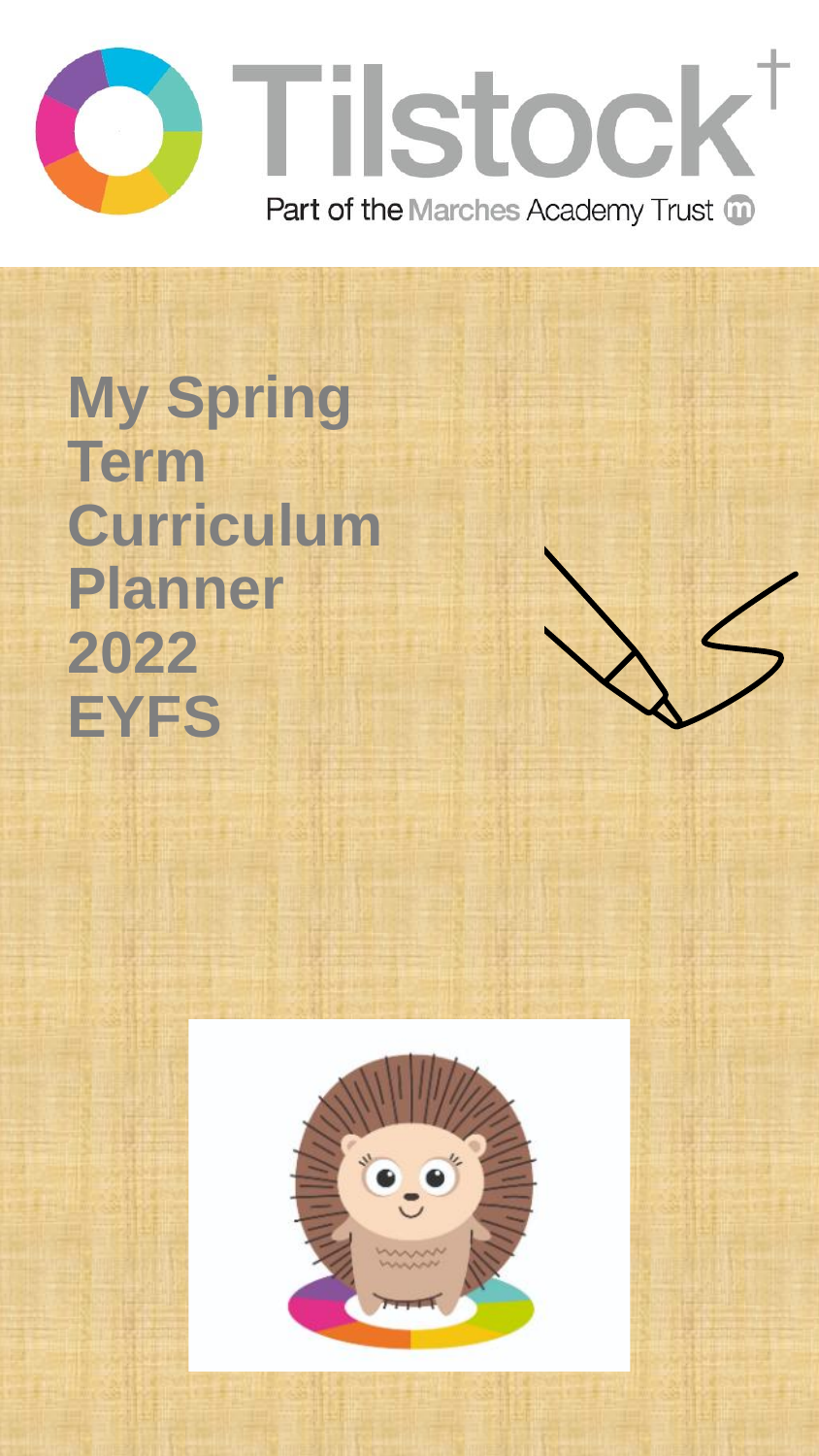

# Bumblebee Class- Reception My Early Learning Goals

### **Self-Regulation ELG** Children at the expected level of

development will: - Show an understanding of their own feelings and those of others, and begin to regulate their behaviour accordingly; - Set and work towards simple goals, being able to wait for what they want and control their immediate impulses when appropriate;

- Give focused attention to what the teacher says, responding appropriately even when engaged in activity, and show an ability to follow instructions involving several ideas or actions.

## . **Speaking ELG**

Children at the expected level of development will: Participate in small group, class and one-to-one discussions, offering their own ideas, using recently introduced vocabulary;

- Offer explanations for why things might happen, making use of recently introduced vocabulary from stories, non-fiction, rhymes and poems when appropriate;

- Express their ideas and feelings about their experiences using full sentences, including use of past, present and future tenses and making use of conjunctions, with modelling and support from their teacher.

### **Building Relationships ELG** Children at the expected level of development will: - Work and play cooperatively and take turns with others; - Form positive attachments to adults and friendships with peers;

- Show sensitivity to their own and to others' needs.

#### **Past and Present ELG**

Children at the expected level of development will: - Talk about the lives of the people around them and their roles in society; - Know some similarities and differences between things in the past and now, drawing on their experiences and what has been

read in class; - Understand the past through settings, characters and events encountered in books read in class and storytelling;

### **Literacy**

**Comprehension:** Demonstrate understanding of what has been read to them by retelling stories and narratives using their own words and recently introduced vocabulary;

- Anticipate – where appropriate – key events in stories; - Use and understand recently introduced vocabulary during discussions about stories, non-fiction, rhymes and poems and during role-play.

**Reading:** Say a sound for each letter in the alphabet and at least 10 digraphs; - Read words consistent with their phonic knowledge by sound-blending; - Read aloud simple sentences and books that are consistent with their phonic knowledge, including some common exception words.

**Writing:** Write recognisable letters, most of which are correctly formed; - Spell words by identifying sounds in them and representing the sounds with a letter or letters;

- Write simple phrases and sentences that can be read by others. •

**Creating with Materials ELG** Children at the expected level of development will: - Safely use and explore a variety of materials, tools and techniques, experimenting with colour, design, texture, form and function; - Share their creations, explaining the process they have used; - Make use of props and materials when role playing characters in narratives and stories.

**The Natural World ELG** Children at the expected level of development will: - Explore the natural world around them. making observations and drawing pictures of animals and plants; - Know some similarities and differences between the natural world around them and contrasting environments, drawing on their experiences and what has been read in class; - Understand some important processes

and changes in the natural world around them, including the seasons and changing states of matter.

## **Fine Motor Skills ELG**

### Children at the expected level of development will:

- Hold a pencil effectively in preparation for fluent writing – using the tripod grip in almost all cases;

> - Use a range of small tools, including scissors, paint brushes and cutlery; Begin to show accuracy and care when drawing. - **Gross Motor Skills ELG**

## - Children at the expected level of development will:

- Negotiate space and obstacles safely, with consideration for themselves and others;

- Demonstrate strength, balance and coordination when playing; - Move energetically, such as running, jumping, dancing, hopping, skipping and climbing.

### **Maths Number ELG**

Have a deep understanding of number to 10, including the composition of each number; - Subitise (recognise quantities without counting) up to 5;

- Automatically recall (without reference to rhymes, counting or other aids) number bonds up to 5 (including subtraction facts) and some number bonds to 10, including double facts.

**Numerical Patterns ELG** Children at the expected level of development will:

- Verbally count beyond 20, recognising the pattern of the counting system; - Compare quantities up to 10 in different contexts, recognising when one quantity is greater than, less than or the same as the other quantity; - Explore and represent patterns within

numbers up to 10, including evens and odds, double facts and how quantities can be distributed equally.

#### **Managing Self ELG** Children at the expected level of

development will: - Be confident to try new activities and show independence, resilience and perseverance in the face of challenge; - Explain the reasons for rules, know right from wrong and try to behave accordingly; - Manage their own basic hygiene and personal needs, including dressing, going to the toilet and understanding the importance of healthy food choices.

#### **People Culture and Communities ELG** Children at the expected level of development will:

- Describe their immediate environment using knowledge from observation, discussion, stories, non-fiction texts and maps; - Know some similarities and differences between different religious and cultural communities in this country, drawing on their experiences and what has been read in class; Explain some similarities and differences between life in this country and life in other countries, drawing on knowledge from stories, non-fiction texts and – when appropriate – maps.

## **Listening, Attention and Understanding ELG** Children at the expected level of

development will: Listen attentively and respond to what they hear with relevant questions, comments and actions when being read to and during whole class discussions and small group interactions;

- Make comments about what they have heard and ask questions to clarify their understanding;

- Hold conversation when engaged in backand-forth exchanges with their teacher and peers.

### . **Being Imaginative and Expressive ELG**

Children at the expected level of development will: - Invent, adapt and recount narratives

and stories with peers and their teacher;

- Sing a range of well-known nursery rhymes and songs;

- Perform songs, rhymes, poems and stories with others, and – when appropriate try to move in time with music.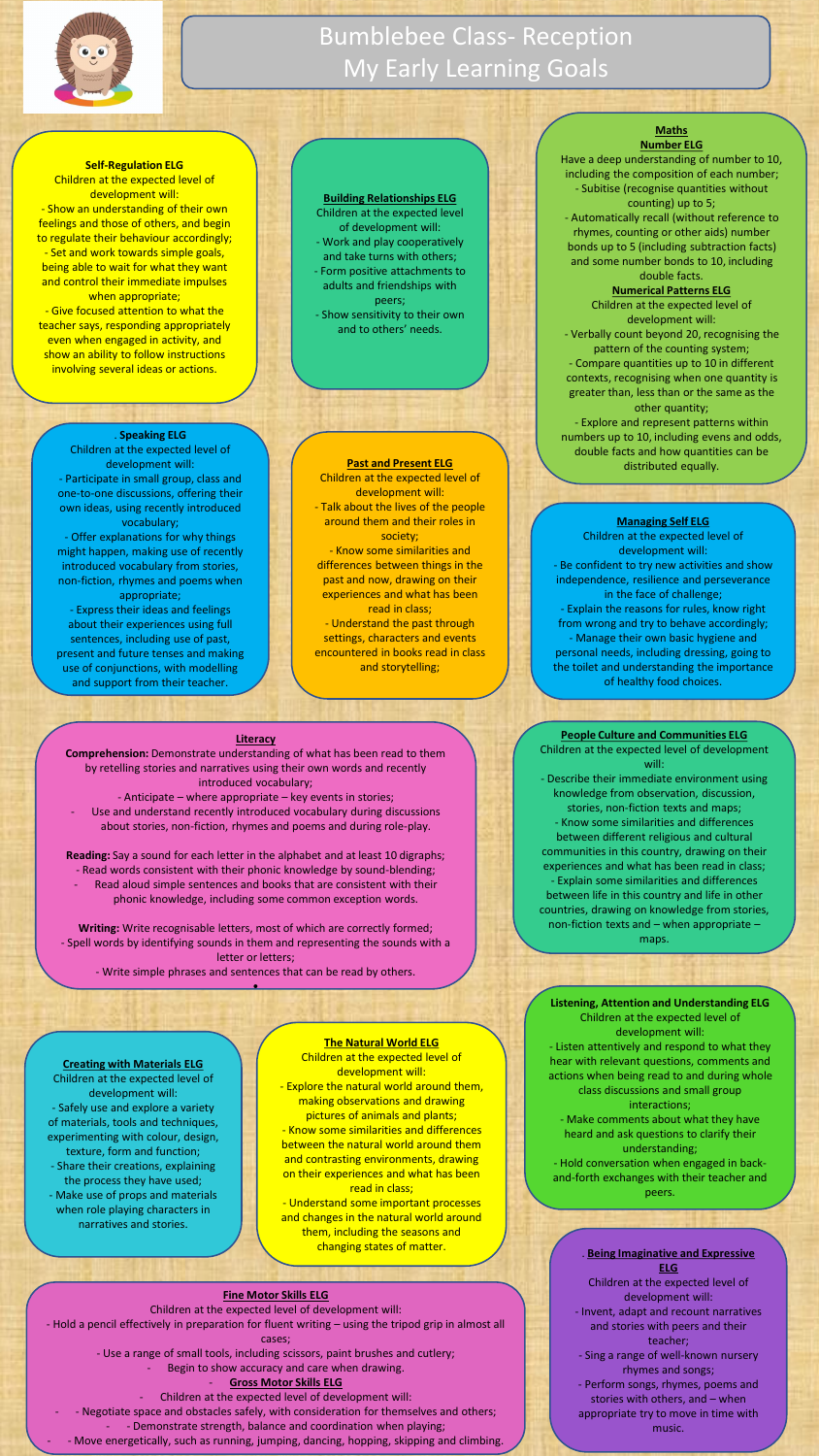

**Communication & Language** Enjoy listening to longer stories and can remember much of what happens. Use a wider range of vocabulary. • Understand a question or instruction that has two parts, such as "Get your coat and wait at the door". • Understand 'why' questions, like: "Why do you think the caterpillar got so fat?" • Sing a large repertoire of songs. • Know many rhymes, be able to talk about familiar books, and be able to tell a long story. • Use longer sentences of four to six words. • Be able to express a point of view and to debate when they disagree with an adult or a friend, using words as well as actions. • Can start a conversation with an adult or a friend and continue it for many turns. • Use talk to organise themselves and their play: "Let's go on a bus... You sit there... I'll be the driver.

# Bumblebee Class-Nursery My Development Matters Steps

### **PSED**

Select and use activities and resources, with help when needed. • Develop their sense of responsibility and membership of a community. • Become more outgoing with unfamiliar people, in the safe context of their setting. • Show more confidence in new social situations.

• Play with one or more other children, extending and elaborating play ideas. • Help to find solutions to conflicts and rivalries. For example, accepting that not everyone can be Spider-Man in the game, and suggesting other ideas. • Increasingly follow rules, understanding why they are important.

- Do not always need an adult to remind them of a rule. • Develop appropriate ways of being assertive.
	- Talk with others to solve conflicts.

• Talk about their feelings using words like 'happy', 'sad', 'angry' or 'worried'. • Begin to understand how others might be feeling.

### **Physical Development Gross Motor Skills**

Continue to develop their movement, balancing, riding (scooters, trikes and bikes) and ball skills.

- Go up steps and stairs, or climb up apparatus, using alternate feet. • Skip, hop, stand on one leg and hold a pose for a game like musical
	- statues.
- Use large-muscle movements to wave flags and streamers, paint and make marks.
- Start taking part in some group activities which they make up for themselves, or in teams.
- Are increasingly able to use and remember sequences and patterns of movements which are related to music and rhythm.
- Match their developing physical skills to tasks and activities in the setting. For example, they decide whether to crawl, walk or run across a plank, depending on its length and width.

• Choose the right resources to carry out their own plan. For example, choosing a spade to enlarge a small hole they dug with a trowel.

• Collaborate with others to manage large items, such as moving a long plank safely, carrying large hollow blocks.

### **Literacy**

### **Understand the five key concepts about print:**

- print has meaning
- 2. the names of the different parts of a book
- 3. print can have different purposes<br>4. page sequencing page sequencing
- 5. we read English text from left to right and from top to bottom

## **Develop their phonological awareness, so that they can:**

- spot and suggest rhymes
- count or clap syllables in a word
- recognise words with the same initial sound, such as money and mother

**Engage in extended conversations about stories, learning new vocabulary.**

**Use some of their print and letter knowledge in their early writing.** For example: writing a pretend shopping list that starts at the top of the page; write 'm' for mummy.

**Write some or all of their name. Write some letters accurately.**

## **Understanding the World**

• Use all their senses in hands-on exploration of natural materials.

- Explore collections of materials with similar and/or different properties.
- Talk about what they see, using a wide vocabulary. • Begin to make sense of their own life-story and family's history.
	- Show interest in different occupations.

• Explore how things work.

• Plant seeds and care for growing plants. • Understand the key features of the life cycle of a plant and

an animal. • Begin to understand the need to respect and care for the

natural environment and all living things.

they notice.

• Sing the melodic shape (moving melody, such as up and down, down and up) of familiar songs.

• Begin to develop complex stories using small world equipment like animal sets, dolls and dolls houses etc. • Make imaginative and complex 'small worlds' with blocks and construction kits, such as a

• Explore different materials freely, in order to develop their ideas about how to use them

- Develop their own ideas and then decide which materials to use to express them.
- Create closed shapes with continuous lines, and begin to use these shapes to represent

• Draw with increasing complexity and detail, such as representing a face with a circle and

• Use drawing to represent ideas like movement or loud noises.

• Show different emotions in their drawings and paintings, like happiness, sadness, fear etc. • Explore colour and colour-mixing.

• Listen with increased attention to sounds. • Respond to what they have heard, expressing their thoughts and feelings.

• Remember and sing entire songs.

• Create their own songs, or improvise a song around one they know.

city with different buildings and a park.

objects.

including details.

• Sing the pitch of a tone sung by another person ('pitch match').

• Play instruments with increasing control to express their feelings and ideas.

about the differences they have experienced or seen in photos.

• Explore and talk about different forces they can feel. • Talk about the differences between materials and changes

• Continue to develop positive attitudes about the differences

etween peop • Know that there are different countries in the world and talk

and what to make. • Join different materials and explore different textures.

• Take part in simple pretend play, using an object to represent something else even though they are not similar.

• Begin to describe a sequence of events, real or fictional, using words such as 'first', 'then...'

**Mathematics** • Fast recognition of up to 3 objects, without having to count them individually ('subitising'). • Recite numbers past 5. • Say one number for each item in order: 1,2,3,4,5. • Know that the last number reached when counting a small set of objects tells you how many there are in total ('cardinal principle'). • Show 'finger numbers' up to 5. • Link numerals and amounts: for example, showing the right number of objects to match the numeral, up to 5. • Experiment with their own symbols and marks as well as numerals. • Solve real world mathematical problems with numbers up to 5. • Compare quantities using language: 'more than', 'fewer than'. • Talk about and explore 2D and 3D shapes (for example, circles, rectangles, triangles and cuboids) using informal and mathematical language: 'sides', 'corners'; 'straight', 'flat', 'round'. • Understand position through words alone – for example, "The bag is under the table," – with no pointing. • Describe a familiar route. • Discuss routes and locations, using words like 'in front of' and 'behind'. • Make comparisons between objects relating to size, length, weight and capacity. • Select shapes appropriately: flat surfaces for building, a triangular prism for a roof etc. • Combine shapes to make new ones – an arch, a bigger triangle etc. • Talk about and identifies the patterns around them. For example: stripes on clothes, designs on rugs and wallpaper. Use informal language like 'pointy', 'spotty', 'blobs' etc. • Extend and create ABAB patterns – stick, leaf, stick, leaf. • Notice and correct an error in a repeating pattern.

### **Expressive Arts and Design**

**Fine Motor** • Use one-handed tools and equipment, for example, making snips in paper with scissors. • Use a comfortable grip with good control when holding pens and pencils. • Start to eat independently and learning how to use a knife and fork. • Show a preference for a dominant hand. **Self-care** • Be increasingly independent as they get dressed and undressed, for example, putting coats on and doing up zips. • Be increasingly independent in meeting their own care needs, e.g. brushing teeth, using the toilet, washing and drying their hands thoroughly. • Make healthy choices about food, drink, activity and toothbrushing.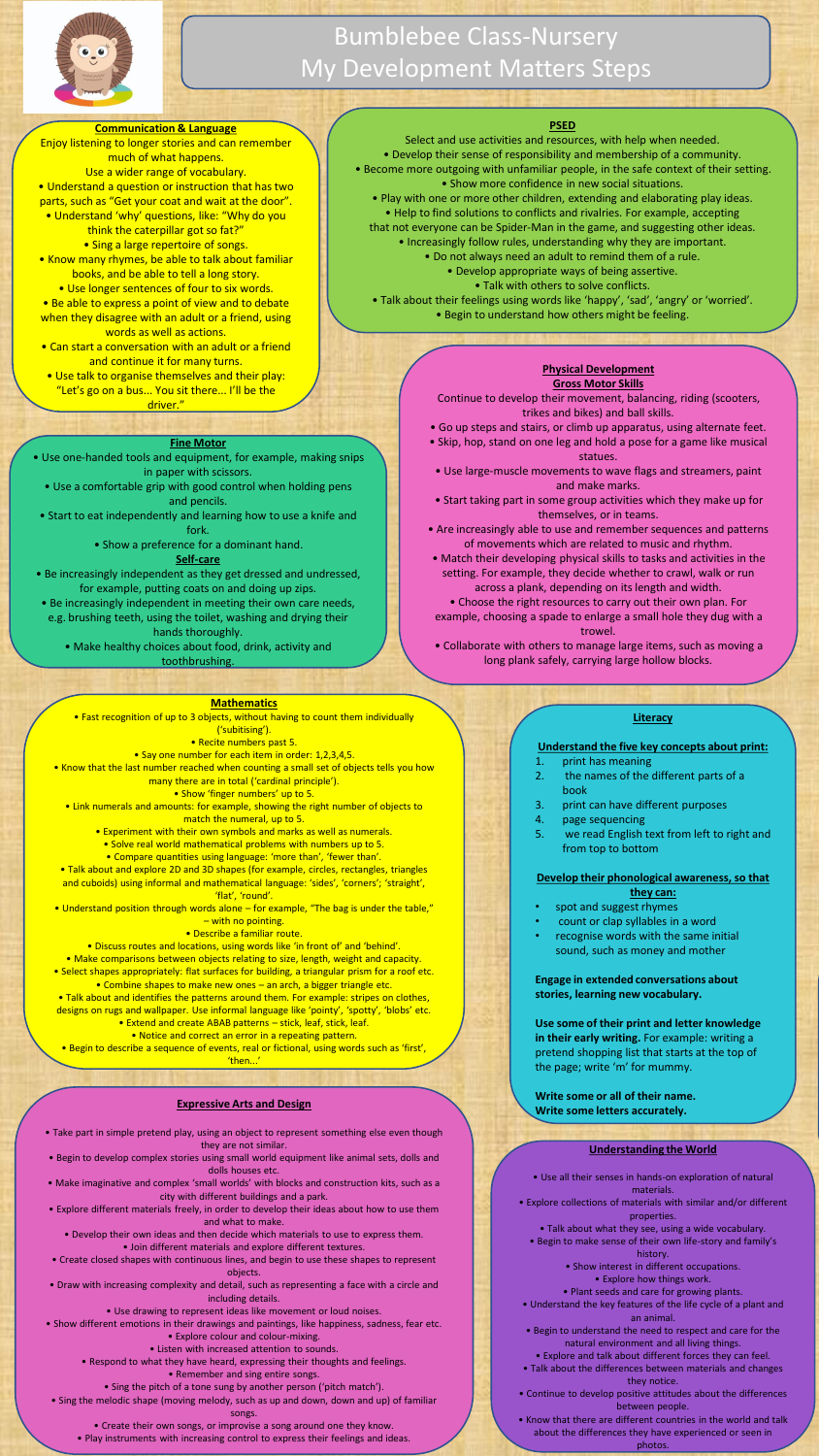

# **Themed projects: These cover the 4 areas of learning that all children will encounter each year**

## **Underground Overground**

This term we will use the overarching theme of Underground, Overground to learn through open-ended projects.

We will initially explore transport on land, air and sea, however as an open-ended project, we will go with the children's ideas and interests to develop their learning across the EYFS.

Time is planned during the day to create opportunities for children to work together. Children are encouraged to express their ideas and to listen to the ideas of others. Through this we able to

identify misconceptions and gaps in learning. They learn the skill of negotiation and co-operation and how to work as a team.

Children spend time representing their ideas and theories about the world and how it works (KUW)

Representing is thought of as re-presenting- ideas. These are expressed first as words, then drawings and then 3D models.

The children are encouraged to talk about what their pictures show.

As they re-present their thoughts in different ways – they begin to understand their own ideas more clearly, and to develop critical thinking skills.

We can then clearly see the rich learning that has taken place.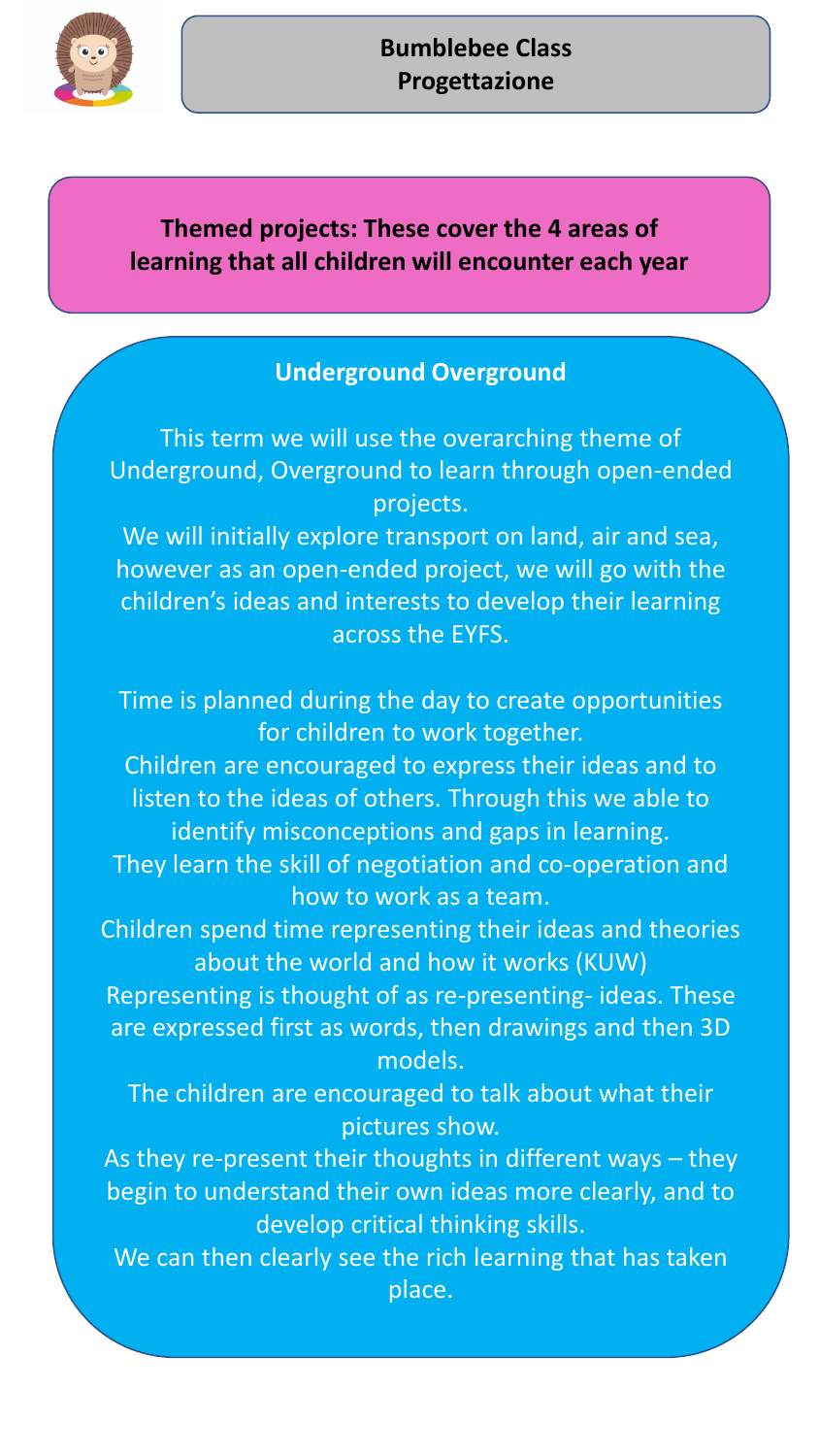

## **Bumblebee Class Progettazione**

**Environmental projects: These arise out of the core experiences, resources and equipment available in the classroom, such as the construction -area, role-play area, topic book area**

Our classroom environment changes throughout the year to meet the developmental needs and interests of all our children.

The seasonal changes that occur outside are a natural provocation for our children, so we ensure that they are exposed to these changes through a balanced timetable of free-flow child-initiated sessions and adult-led forest school sessions.

Within the classroom, we have zoned curriculum areas for the children to explore. These areas link to their learning steps and may enable them to practice previously taught skills or explore new learning across the curriculum.

This term in our Construction area, we will provide examples, models, photographs of vehicles with loose parts for children to explore and create.

The children will create a role-play area with their adults, derived from their own ideas about overground, underground- this could be a garage, a bus-stop, tunnels or carparks

We will work with the Shropshire Library service to provide a range of Topic Books on planes, trains and automobiles and any other titles that might link to our projects.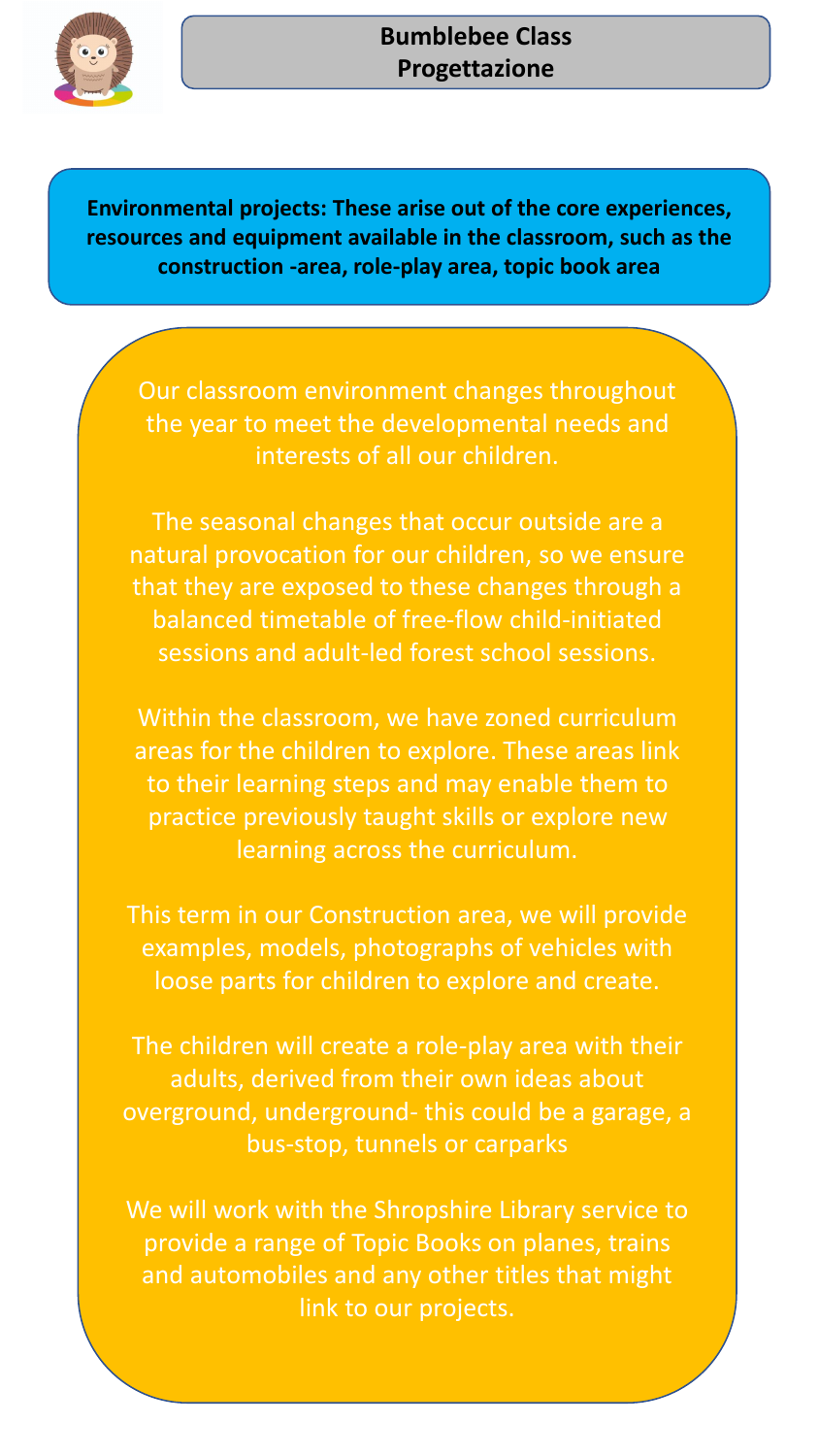

## **Bumblebee Class Progettazione**

**Daily Life Projects: These come from the daily worship or daily life in school, such as the journey to and from school, meal times, outdoors, negotiation, forming groups, conflict resolution (PSED).**

During our PSHE sessions, we will learn about Road Safety – learning about ways to keep safe In morning circle times we will find out how we have travelled to school each morning and keep a tally of the different ways! We will also talk about how far we have travelled and how long our journey takes us.

During our snack and lunch times, we will talk about what we are eating and where our food comes from. We will use maps of the world to find out about the journey of food.

In PE we will explore different ways of moving shuffling, crawling and number our bikes and scooters to put them in order when we are tidying away.

In worship, we will be focusing on special places. We will learn that church is a special place for Christians where they go to worship God. We will identify when and why the school visits the local church and talk about our own visit or experience of the local church.